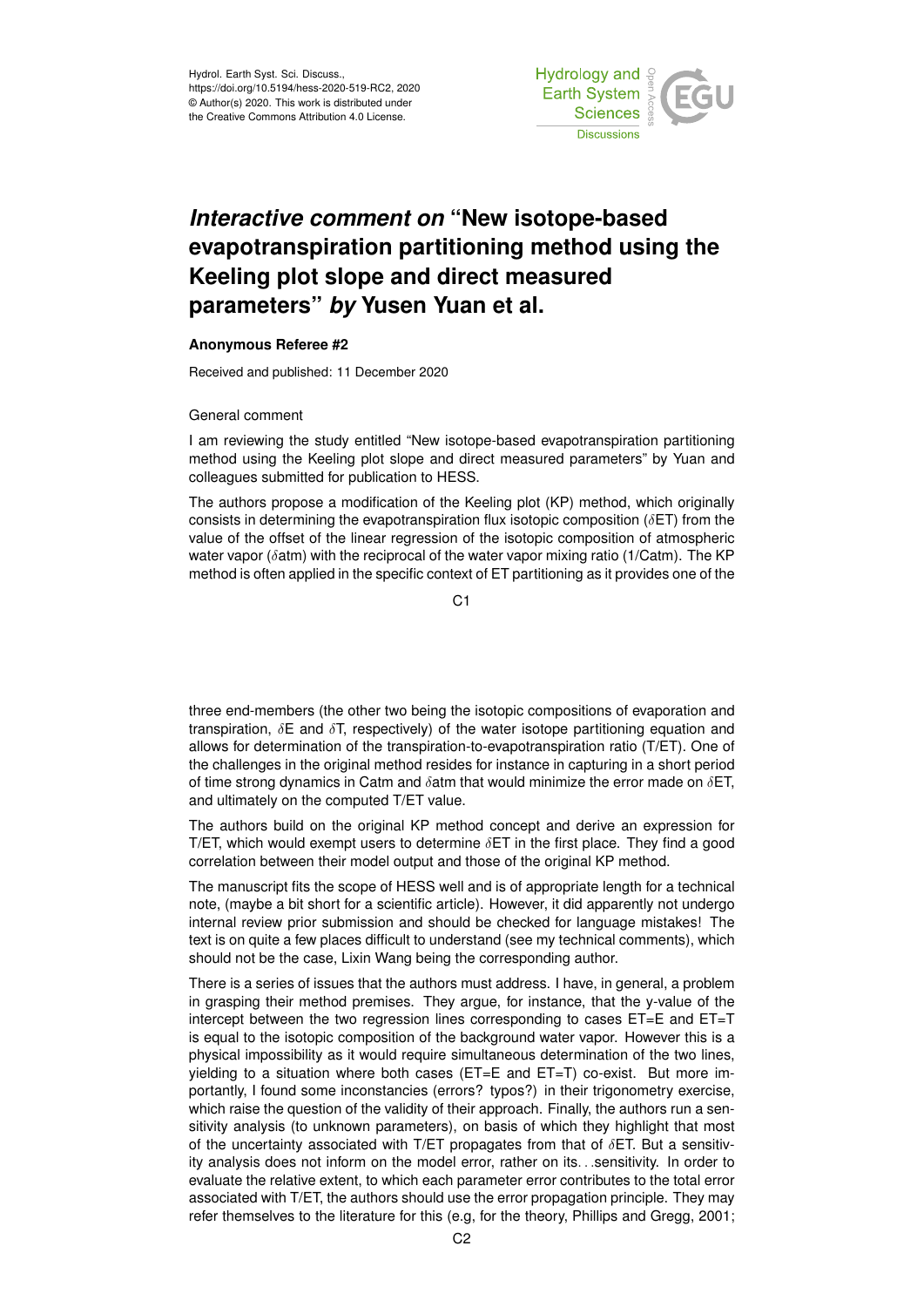and one application example, Rothfuss et al., 2010, which the author already cite.) - Phillips DL, Gregg JW. 2001. Uncertainty in source partitioning using stable isotopes. Oecologia 127: 171–179.

The authors will find my specific comments below:

Specific comments

**Highlights** 

Highlights 1 and 2 overlap. I suggest merging them.

**Abstract** 

Check where variable symbol is given however not further mentioned. Furthermore I suggest a bit of streamlining, i.e., 1- don't bother mentioning the other partitioning method; 2- better detail the underlying concept of the modified keeling plot (KP) method; 3- mention the validation step; 4- close the abstract by explaining the benefits of using this new application of the KP method compared to the "traditional" use of the isotopic partitioning equation.

L29-30. Strictly speaking, the partitioning of ET does not help you quantify fluxes. For this you need ET flux density absolute values. Please reformulate

L32. "from the field scale to the global scale"

L33. "often" is a too strong word. Rothfuss et al. (2020, BGD) show that barely 40 ET isotopic partitioning studies were published over the period 1990-2019. . .Please revise - Rothfuss, Y., Quade, M., Brüggemann, N., Graf, A., Vereecken, H., and Dubbert, M.: Reviews and syntheses: Gaining insights into evapotranspiration partitioning with novel isotopic monitoring methods, Biogeosciences Discuss., https://doi.org/10.5194/bg-2020-414, in review, 2020.

L40. "Our study presents"

C3

## 1. Introduction

Check where acronyms are given however not further used in the text.

L55-57. Check phrase construct. Also if you mention open water bodies evaporation, you may as well mention water intercepted by the vegetation. I suggest you restrain to ET=E+T to define your framework.

L62. "Besides". Revise (colloquial).

L70. Sap flow measurements are not "direct measurements". Please rephrase.

L75. Yepez et al. (2003) did not develop their own "isotope model", they used the KP method for  $\delta$ ET, the Craig and Gordon (1965) model for  $\delta$ E, and the steady state assumption for  $\delta T$ . Please revise.

L78-79. A flux cannot "result" in a concentration ratio. Please rephrase. In addition, you may skip or edit the (quite vague) statement "Hydrogen and oxygen isotopes are natural components of the hydrological cycle". Also: the physical principle driving the discrimination against water stable isotopes during E and T are the same (different in mass among the three isotopologues), only the boundary conditions and system state variables are different. Please rephrase.

L84. "suggested that . . ."

L85-86. "resulting in either overestimation (Sutanto et al., 2012) or underestimation (Wu et al., 2017) of FT values compared to. . .".

L86-87. A model sensitivity analysis does not inform on model error. I suggest writing something like "Most of the error associated with isotope-derived FT estimates propagates from that made in estimating  $\delta$ ET". Also in the article of Cui et al. (2020), it reads something else, i.e., "Based on field observations, the uncertainties of end members δET, δT, and δE in the chamber method for δ18O (δ2H) were 0.7‰ (4.2‰, 1.1‰ (4.6‰, and 0.8‰ (4.7‰, respectively, while the uncertainties of  $\delta$ ET (Keeling plot) and  $\delta$ E (CG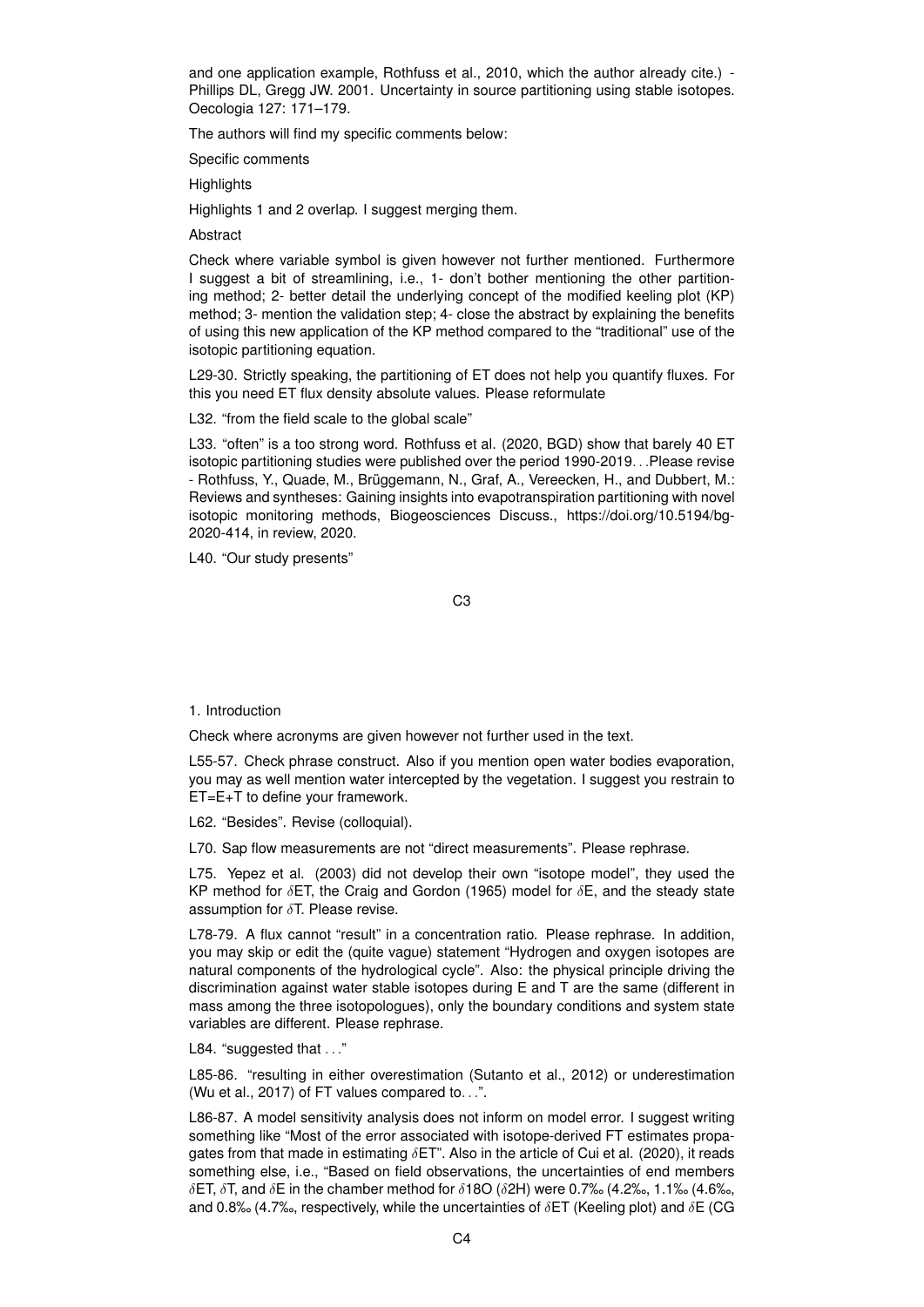model) in Keelingâ $\tilde{A}$ RCG method for  $\delta$ 180 were 1.1‰ and 1.0‰<sup>\*</sup>' Please revise.

L90. This is not the case for the study of Griffis et al. (2008). Please correct.

L93. ", which leads. . ."

L97-98. Please check English (grammar). I don't understand.

L99-100. Check English (grammar).

L100-101. This is obvious; consider removing.

L102. So, is it new, or "modified from"? Wording here is important.

L103-104. Please detail what the "identical instrumental setting" means in the current context.

L104-105. "the new method was evaluated against. . ."

2. Materials and Methods

2.1 Isotope-based ET partition methods

2.1.1 Traditional method

L114-120. Language quality drops here substantially. The explanations are hard to follow, although the mass-balance principle behind the KP is rather simple. The reader may try to find a link between Eq. (1) and Fig. (1), although there is none. Make this explicit, by moving/merging the text about the KP method further down L121.

L111-112. Check English (sentence construct).

L114. The "relationships of  $\delta$ E and  $\delta$ T" to what?

L117-120. The interception point between line 1 and 2 is not the point of coordinate  $\delta a$ , 1/Ca since the lines cannot exist simultaneously. The ensemble of scenarios leading to different values of  $\delta$ ET are not related at all.

 $C<sub>5</sub>$ 

L117-118. What is the source of ambient vapour? You mean background (local) water vapor, certainly.

L124. The distinction between "ambient" and "directly measured" is hard to make. I suggest referring to ambient air (what you measured) and background (local) air (what you could not directly measure).

L125-130. I suggest simply saying that  $\delta v$  and Cv are the mean computed values of the calibrated readings of the laser spectrometer over a given period of time. And please indicate the value of that period of time (e.g., 1 hour).

L130-131. The KP is a scatter plot of 1/Cv versus  $\delta v$ . It is not the regression line. This is why a "linear Keeling plot" does not make much sense. On a side note, if there is a way to measure Ca and  $\delta$ a, then one can determine  $\delta$ ET from k.

L132-151. Please revise English thoroughly.

L136-137. How can be the evaporation located in an entire layer? You should say that the "evaporation front isotopic composition is approximated by that of the water in the soil layer (0-5 cm)".

L137. This is neither from a terminology standpoint nor a language standpoint correct: it should read something like " $\varepsilon^*$  and  $\alpha$  are the liquid water-water vapor equilibrium fractionation value (‰ and fractionation factor (-), related by:. . ."

L142. "n" has nothing to do with water stable isotopes, rather with the overall aerodynamic conditions within and above the canopy (see e.g. Merlivat and Coantic, 1975). Please explain why you consider laminar flow  $(n=0.67)$  here? This is quite unlikely to happen in the field.

- Merlivat, L., and Coantic, M.: Study of Mass-Transfer at Air-Water-Interface by an Isotopic Method, J Geophys Res-Oc Atm, 80, 3455-3464, doi:Doi 10.1029/Jc080i024p03455, 1975.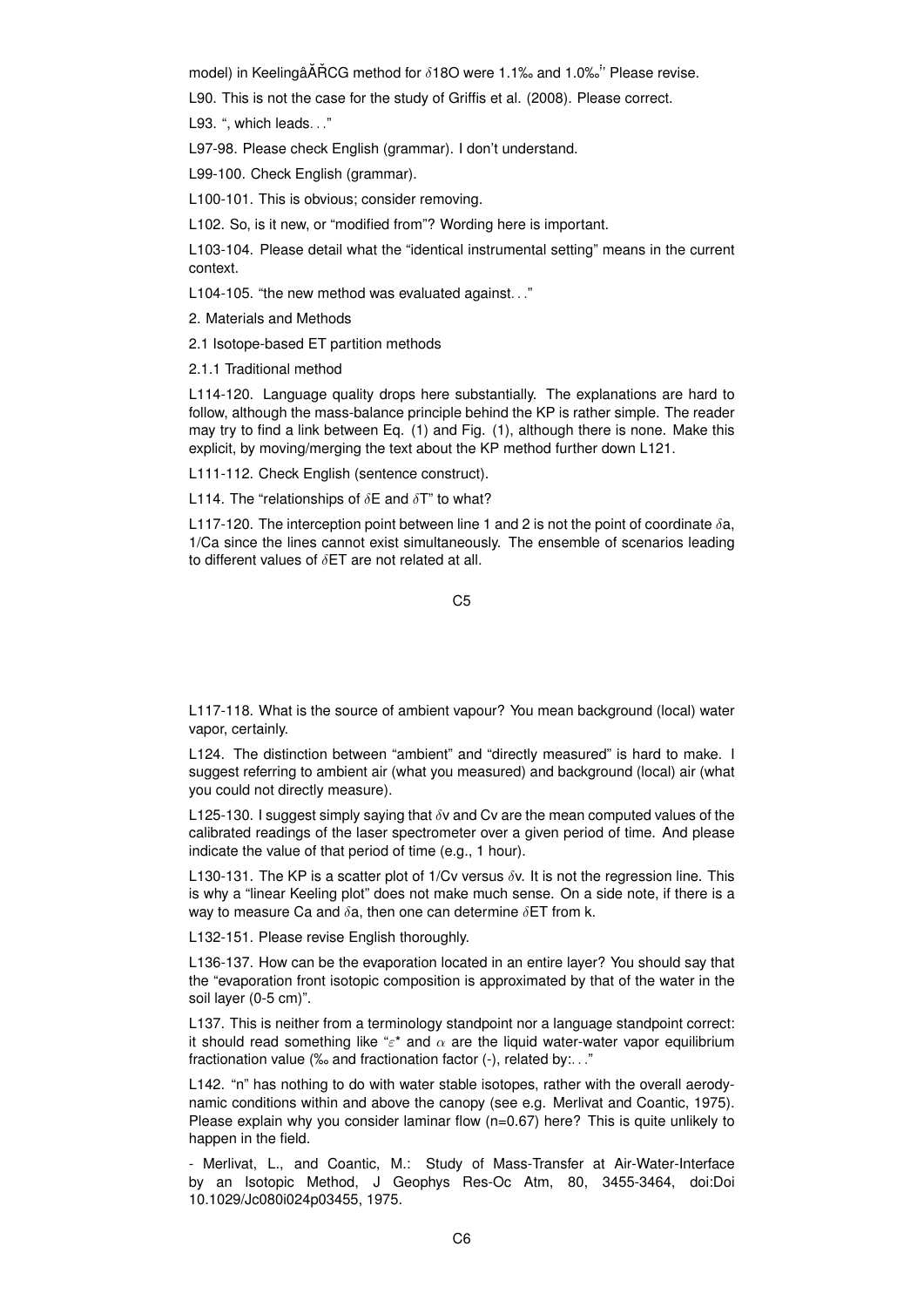L144-145. Values for the diffusivity ratio coefficients have been revised back to those of Merlivat (1978) by Luz et al. (2009). Therefore I strongly suggest that you run the calculations anew.

- Luz, B., Barkan, E., Yam, R., and Shemesh, A.: Fractionation of oxygen and hydrogen isotopes in evaporating water, Geochim. Cosmochim. Acta, 73, 6697-6703, doi:DOI 10.1016/j.gca.2009.08.008, 2009.

L146. Why "also".

L149. I suggest that the authors also take into account the increase of flow rate due to transpiration in the chamber as by Simonin et al. (2013).

- Simonin, K. A., Roddy, A. B., Link, P., Apodaca, R., Tu, K. P., Hu, J., Dawson, T. E., and Barbour, M. M.: Isotopic composition of transpiration and rates of change in leaf water isotopologue storage in response to environmental variables, Plant Cell Environ, 36, 2190-2206, https://doi.org/10.1111/pce.12129, 2013.

2.1.2 New ET partition method

L153-158. I would name the corners of the triangles "E", "T", and "ET" and the segments e.g., "EET" instead of " $(\delta E T - \delta E)$ ". The latter is a segment length, not its geometrical representation.

L161. "Combining Eq (7) and Eq (8) yields to:"

L162. Eq. (9) means that  $\pi-\gamma-\beta=\gamma+\beta$ , which leads to  $\beta+\gamma=\pi/2$ , therefore the remaining angle opposite to side "EET" is equal to 90 degrees (isosceles triangle), ultimately conditioning the positioning of the point of coordinate (1/Cv,  $\delta$ v) on the linear regression (thus cannot be randomly selected). Or am I missing something?

L165. This equation implies that  $sin(\gamma)=1$ , which means that  $\gamma$  is now 90 degrees, thus the regression has slope k=0?? I am lost here...

2.2.2 Field Experiment

C<sub>7</sub>

Please revise this section for language mistakes, e.g. "The switch process between two independent measurements were self-acting", "within the circulation.", "Our vapor calibration procedure was mainly corresponding to the study by Yuan et al. (2020)." "The isotopic compositions values relative to the Standard Mean Ocean Water (SMOW)."

L197-198. Give information about the sensors used.

L199. Define "atmospheric vapor and mixed vapor" again here. It is not clear to what both expressions refer to.

L214. "avoid residual issue". Do you mean "memory effects"? Please revise

L219. "minor acrylic glass frame"?

L220. Soil was drilled, not its samples.

L223. "in liquid water mode"

Fig. 3. This is not needed, really... can you give the model name and part of the pump for sampling atmospheric air at canopy height, 2, and 3 meters height? What was the air sampling flow rate value?

L224. Remove practical consideration ("As our water vapor isotope analyzer was occupied due to maintenance and other experiments"). It is not relevant to the reader.

L229. "A quantity control filter"?? You mean a "quality control filter...", certainly. Excluding values outside of range [0,1] is not part of a quality management procedure. It is the sign that, to the contrary, you failed at selecting the valid data prior calculation of FT! In other words, you are merely saying that you did not filtered your data.

2.2.3 Global Sensitivity Analysis

L231. "for both methods"

L233. This does not make sense. You mean certainly something like: "quantify the contribution of change in each input parameter value to the overall change in modeled